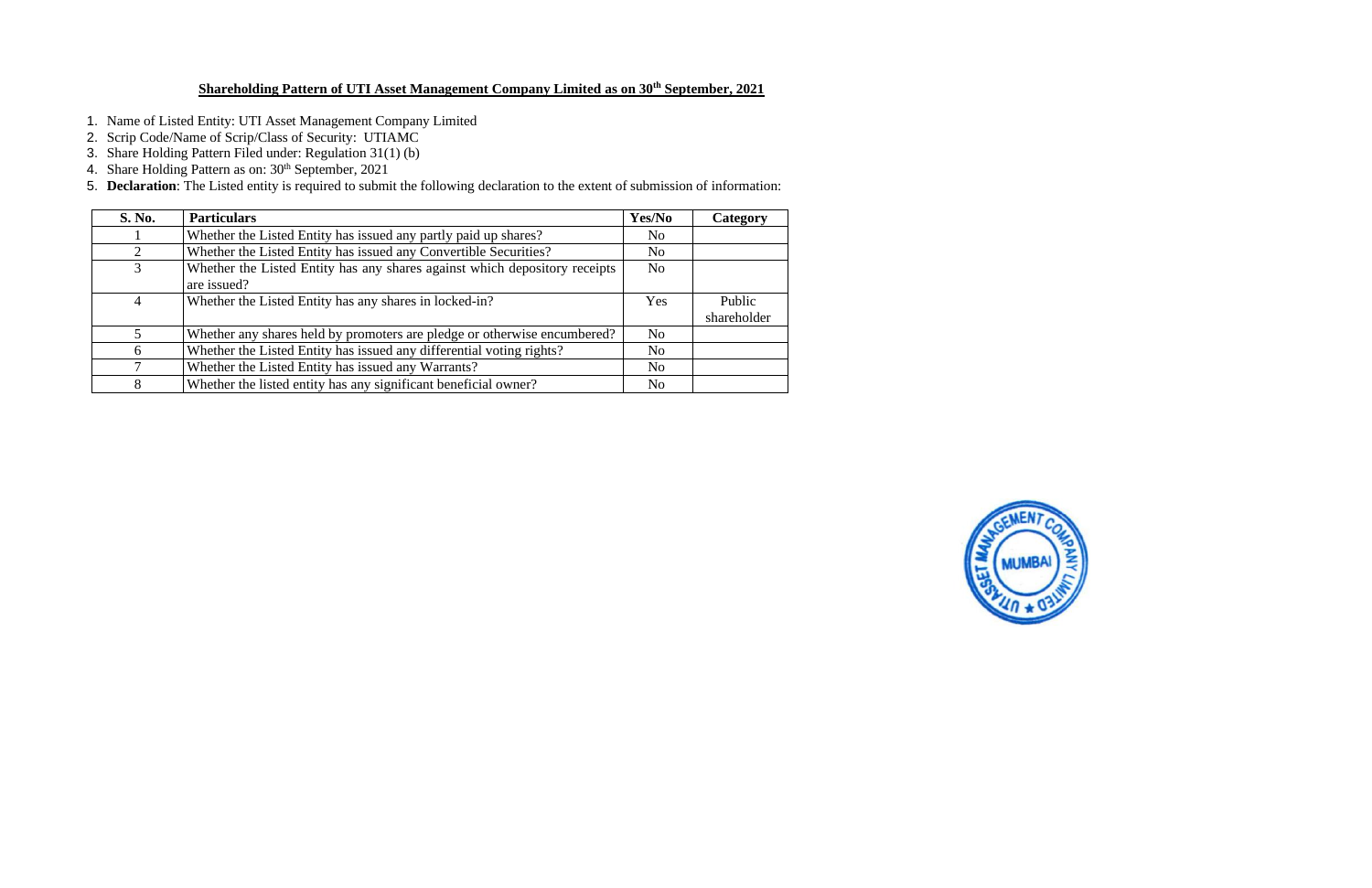# **Table I - Summary Statement holding of specified securities**



|                   |                                                |                          | Table I - Summary Statement holding of specified securities |                                       |                                |                                  |                                                               |                               |                          |                                            |                                    |                                                 |                                       |                                                                  |                                                                                                   |                          |                                                         |                                                                       |                                       |
|-------------------|------------------------------------------------|--------------------------|-------------------------------------------------------------|---------------------------------------|--------------------------------|----------------------------------|---------------------------------------------------------------|-------------------------------|--------------------------|--------------------------------------------|------------------------------------|-------------------------------------------------|---------------------------------------|------------------------------------------------------------------|---------------------------------------------------------------------------------------------------|--------------------------|---------------------------------------------------------|-----------------------------------------------------------------------|---------------------------------------|
|                   |                                                |                          |                                                             |                                       |                                |                                  | Shareholding                                                  |                               | securities (IX)          | No. of Voting Rights held in each class of |                                    |                                                 |                                       |                                                                  | Shareholding,<br>as a %                                                                           | Number of Locked         |                                                         | Number of<br><b>Shares</b>                                            |                                       |
| Category<br>(I)   | Category of                                    | Nos. Of                  | No. of fully<br>paid up                                     | No.<br><b>Of</b><br>Partly<br>paid-   | No. Of<br>shares<br>underlying | Total nos.<br>shares<br>held     | as a % of<br>total no. of<br>shares<br>(calculated            |                               | No. of Voting Rights     |                                            | Total as                           | No. Of<br>Shares<br>Underlying                  | No. of<br><b>Shares</b><br>Underlying | No. Of Shares<br>Underlying<br>Outstanding<br>convertible        | assuming full<br>conversion of<br>convertible<br>securities (as                                   | in shares<br>(XII)       |                                                         | pledged or<br>otherwise<br>encumbered<br>(XIII)                       | Number of<br>equity shares<br>held in |
|                   | shareholder<br>(II)                            | shareholders<br>(III)    | equity shares<br>held<br>(IV)                               | up<br>equity<br>shares<br>held<br>(V) | Depository<br>Receipts<br>(VI) | $(VII) =$<br>$(IV)+(V)+$<br>(VI) | as per<br>SCRR,<br>1957)<br>(VIII)<br>As a % of<br>$(A+B+C2)$ | Class<br>eg:<br>$\frac{1}{X}$ | Clas<br>S<br>eg: y       | Total                                      | a % of<br>$(A+B+$<br>$\mathcal{C}$ | Outstanding<br>convertible<br>securities<br>(X) | Warrants<br>$(X_i)$                   | Outstanding securities and<br>No. Of<br>Warrants<br>$(Xi)$ $(a)$ | a percentage<br>of diluted<br>share capital)<br>$(XI)=$<br>$(VII)+(X)$<br>As a % of<br>$(A+B+C2)$ | No.<br>(a)               | As a<br>$%$ of<br>total<br><b>Shares</b><br>held<br>(b) | As a<br>$%$ of<br>No.<br>total<br><b>Shares</b><br>(a)<br>held<br>(b) | dematerialized<br>form<br>(XIV)       |
| (A)               | Promoter &<br>Promoter<br>Group                | $\overline{\phantom{0}}$ | $\overline{\phantom{a}}$                                    | $\overline{\phantom{a}}$              |                                | $\overline{\phantom{a}}$         | $\overline{\phantom{0}}$                                      | $\overline{\phantom{0}}$      | $\overline{\phantom{0}}$ |                                            | $\overline{\phantom{a}}$           |                                                 | $\overline{\phantom{0}}$              | $\overline{\phantom{a}}$                                         | $\overline{\phantom{0}}$                                                                          | $\overline{\phantom{a}}$ | $\overline{\phantom{0}}$                                | $\overline{\phantom{a}}$                                              | $\overline{\phantom{a}}$              |
| (B)               | Public                                         | 178656                   | 126834520                                                   |                                       | $\sim$                         | 126834520                        | 100.00                                                        | 126834520                     |                          | 126834520                                  | 100.00                             |                                                 | $\overline{\phantom{a}}$              | $\overline{\phantom{a}}$                                         | 100.00                                                                                            | 86872417                 | 68.49                                                   | $\sim$<br>$\overline{\phantom{a}}$                                    | 126613195                             |
| (C)               | Non<br>Promoter-<br>Non Public                 |                          | $\overline{\phantom{a}}$                                    | $\overline{\phantom{a}}$              |                                | $\overline{\phantom{a}}$         |                                                               |                               |                          |                                            | $\overline{\phantom{a}}$           |                                                 | $\overline{\phantom{a}}$              | $\overline{\phantom{a}}$                                         | $\overline{\phantom{0}}$                                                                          | $\overline{\phantom{a}}$ | $\overline{\phantom{0}}$                                | $\overline{\phantom{a}}$                                              | $\overline{\phantom{a}}$              |
| (C1)              | <b>Shares</b><br>underlying<br><b>DRs</b>      |                          | $\overline{\phantom{a}}$                                    | $\overline{\phantom{a}}$              |                                | $\overline{\phantom{a}}$         |                                                               |                               |                          |                                            | $\overline{\phantom{a}}$           |                                                 |                                       |                                                                  |                                                                                                   | $--$                     | $\overline{\phantom{0}}$                                | $\overline{\phantom{a}}$<br>$\overline{\phantom{0}}$                  | $\overline{\phantom{a}}$              |
| $\overline{(C2)}$ | Shares held<br>by<br>Employee<br><b>Trusts</b> |                          | $\overline{\phantom{a}}$                                    | $\overline{\phantom{a}}$              |                                | $\overline{\phantom{0}}$         | $\overline{\phantom{0}}$                                      | $\overline{\phantom{0}}$      | $\overline{\phantom{0}}$ |                                            | $\overline{\phantom{a}}$           |                                                 | $\overline{\phantom{0}}$              | $\overline{\phantom{a}}$                                         | $\overline{\phantom{0}}$                                                                          | $\overline{\phantom{a}}$ |                                                         | $\sim$                                                                | $\overline{\phantom{a}}$              |
|                   | <b>Total</b>                                   | 178656                   | 126834520                                                   | $\sim$                                | $\sim$                         | 126834520                        | 100.00                                                        | 126834520                     |                          | 126834520                                  | 100.00                             | $\sim$                                          | $\sim$                                | $\sim$                                                           | 100.00                                                                                            | 86872417                 | 68.49                                                   | $\sim$<br>$\sim$                                                      | 126613195                             |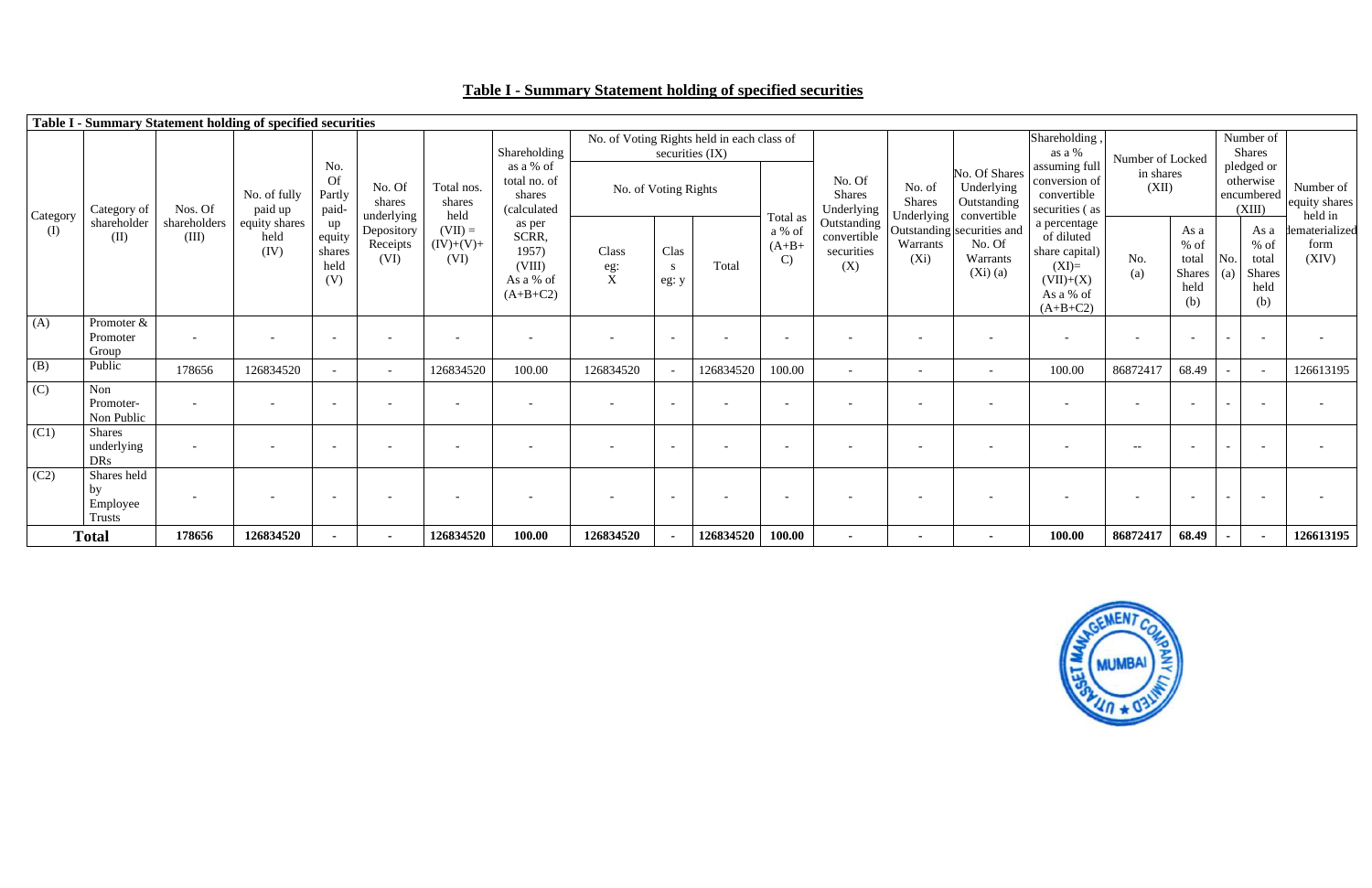## **Table II - Statement showing shareholding pattern of the Promoter and Promoter Group - Nil**

| Sr.<br>No.   | Category & Name<br>of the<br>Shareholders<br>(I)                                          | Nos. Of<br>shareholders<br>(III) | No. of<br>fully<br>paid up<br>equity<br>shares<br>held<br>(IV) | No. Of<br>Partly<br>paid-up<br>equity<br>shares<br>held<br>(V) | No. Of<br>shares<br>underlying<br>Depository<br>Receipts<br>(VI) | Total nos.<br>shares<br>held<br>$(VII) =$<br>$(IV)+(V)+$<br>(VI) | Shareholding<br>as a % of<br>total no. of<br>shares<br>(calculated<br>as per<br>SCRR,<br>1957)<br>(VIII)<br>As a % of<br>$(A+B+C2)$ | Class<br>eg:<br>$\mathbf X$ | Number of Voting Rights<br>No. of Voting<br>Rights<br>Class<br>eg:y | (IX)<br>Total  | held in each class of securities<br>Total<br>as<br>a % of<br>Total<br>Voting<br>rights | No. Of<br><b>Shares</b><br>Underlying<br>Outstanding<br>convertible<br>securities<br>(X) | No. of<br>Shares<br>Underlying<br>Outstanding<br>Warrants<br>$(X_i)$ | No. Of<br><b>Shares</b><br>Underlying<br>Outstanding<br>convertible<br>securities<br>and No. Of<br>Warrants<br>(Xi)(a) | Shareholding,<br>as a %<br>assuming full<br>conversion of<br>convertible<br>securities<br>(as a<br>percentage of<br>diluted share<br>capital)<br>$(XI)=$<br>$(VII)+(X)$<br>As a % of<br>$(A+B+C2)$ | No.<br>(a) | Number of<br>Locked in<br>shares<br>(XII)<br>As a %<br>of total<br><b>Shares</b><br>held<br>(b) | No.<br>(a) | Number of<br><b>Shares</b><br>pledged or<br>otherwise<br>encumbered<br>(XIII)<br>As a $\overline{\%}$<br>of total<br><b>Shares</b><br>held<br>(b) | Number of equity shares<br>held in dematerialized<br>form<br>(XIV) |
|--------------|-------------------------------------------------------------------------------------------|----------------------------------|----------------------------------------------------------------|----------------------------------------------------------------|------------------------------------------------------------------|------------------------------------------------------------------|-------------------------------------------------------------------------------------------------------------------------------------|-----------------------------|---------------------------------------------------------------------|----------------|----------------------------------------------------------------------------------------|------------------------------------------------------------------------------------------|----------------------------------------------------------------------|------------------------------------------------------------------------------------------------------------------------|----------------------------------------------------------------------------------------------------------------------------------------------------------------------------------------------------|------------|-------------------------------------------------------------------------------------------------|------------|---------------------------------------------------------------------------------------------------------------------------------------------------|--------------------------------------------------------------------|
| $\mathbf{A}$ | Table II - Statement showing shareholding pattern of the Promoter and Promoter Group      |                                  |                                                                |                                                                |                                                                  |                                                                  |                                                                                                                                     |                             |                                                                     |                |                                                                                        |                                                                                          |                                                                      |                                                                                                                        |                                                                                                                                                                                                    |            |                                                                                                 |            |                                                                                                                                                   |                                                                    |
| (1)          | Indian                                                                                    | $\sim$                           | $\sim$                                                         | $\blacksquare$                                                 | $\sim$                                                           | $\sim$                                                           | $\sim$                                                                                                                              |                             | $\sim$                                                              | $\sim$         | $\blacksquare$                                                                         | $\sim$                                                                                   | $\sim$                                                               | $\sim$                                                                                                                 | $\blacksquare$                                                                                                                                                                                     | $\sim$     | $\sim$                                                                                          | $\sim$     | $\sim$                                                                                                                                            | $\sim$                                                             |
| (a)          | Individuals/Hindu<br>undivided Family                                                     | $\sim$                           | $\sim$                                                         | $\sim$                                                         | $\blacksquare$                                                   | $\blacksquare$                                                   | $\sim$                                                                                                                              |                             | $\sim$                                                              | $\sim$         | $\blacksquare$                                                                         | $\sim$                                                                                   | $\blacksquare$                                                       | $\sim$                                                                                                                 | $\blacksquare$                                                                                                                                                                                     | $\sim$     | $\sim$                                                                                          | $\sim$     |                                                                                                                                                   |                                                                    |
| (b)          | Central Government/<br>State Government(s)                                                | $\sim$                           | $\sim$                                                         | $\sim$                                                         | $\blacksquare$                                                   | $\blacksquare$                                                   | $\blacksquare$                                                                                                                      |                             | $\blacksquare$                                                      | $\sim$         | $\blacksquare$                                                                         | $\blacksquare$                                                                           | $\blacksquare$                                                       | $\sim$                                                                                                                 |                                                                                                                                                                                                    | $\sim$     | $\sim$                                                                                          | $\sim$     |                                                                                                                                                   |                                                                    |
| (c)          | Financial<br><b>Institutions/Banks</b>                                                    | $\sim$                           | $\sim$                                                         | $\sim$                                                         | $\blacksquare$                                                   | $\sim$                                                           | $\sim$                                                                                                                              | $\sim$                      | $\sim$                                                              | $\sim$         | $\blacksquare$                                                                         | $\sim$                                                                                   | $\sim$                                                               | $\sim$                                                                                                                 | $\blacksquare$                                                                                                                                                                                     | $\sim$     | $\sim$                                                                                          | $\sim$     | $\blacksquare$                                                                                                                                    |                                                                    |
| (d)          | Any Other (specify)                                                                       | $\sim$                           | $\sim$                                                         | $\blacksquare$                                                 | $\blacksquare$                                                   | $\blacksquare$                                                   | $\blacksquare$                                                                                                                      | $\sim$                      | $\sim$                                                              | $\sim$         | $\blacksquare$                                                                         | $\sim$                                                                                   | $\sim$                                                               | $\sim$                                                                                                                 | $\blacksquare$                                                                                                                                                                                     | $\sim$     | $\sim$                                                                                          | $\sim$     |                                                                                                                                                   | $\sim$                                                             |
|              | Sub-Total $(A)(1)$                                                                        | $\sim$                           | $\sim$                                                         | $\blacksquare$                                                 | $\sim$                                                           | $\sim$                                                           | $\sim$                                                                                                                              | $\blacksquare$              | $\sim$                                                              | $\sim$         | $\blacksquare$                                                                         | $\sim$                                                                                   | $\sim$                                                               | $\blacksquare$                                                                                                         | $\blacksquare$                                                                                                                                                                                     | $\sim$     | $\sim$                                                                                          | $\sim$     | ٠                                                                                                                                                 | $\sim$                                                             |
| (2)          | Foreign                                                                                   | $\sim$                           | $\sim$                                                         | $\sim$                                                         | $\blacksquare$                                                   | $\blacksquare$                                                   | $\sim$                                                                                                                              |                             | $\blacksquare$                                                      | $\sim$         | $\blacksquare$                                                                         | $\blacksquare$                                                                           | $\blacksquare$                                                       | $\blacksquare$                                                                                                         |                                                                                                                                                                                                    | $\sim$     | $\sim$                                                                                          | $\sim$     |                                                                                                                                                   |                                                                    |
| (a)          | Individuals (Non<br>Resident Individuals/<br>Foreign Individuals)                         |                                  |                                                                | $\blacksquare$                                                 |                                                                  | $\overline{\phantom{a}}$                                         |                                                                                                                                     |                             |                                                                     | $\blacksquare$ |                                                                                        |                                                                                          |                                                                      | $\blacksquare$                                                                                                         |                                                                                                                                                                                                    | $\sim$     | $\sim$                                                                                          | $\sim$     |                                                                                                                                                   |                                                                    |
| (b)          | Government                                                                                | $\sim$                           | $\sim$                                                         | $\blacksquare$                                                 | $\blacksquare$                                                   | $\blacksquare$                                                   | $\blacksquare$                                                                                                                      | $\blacksquare$              | $\blacksquare$                                                      | $\sim$         | $\blacksquare$                                                                         | $\sim$                                                                                   | $\blacksquare$                                                       | $\blacksquare$                                                                                                         | $\blacksquare$                                                                                                                                                                                     | $\sim$     | $\sim$                                                                                          | $\sim$     | ٠                                                                                                                                                 | ۰                                                                  |
| (c)          | Institutions                                                                              | $\blacksquare$                   |                                                                | $\sim$                                                         |                                                                  | $\blacksquare$                                                   | $\sim$                                                                                                                              | $\blacksquare$              | $\sim$                                                              | $\sim$         | $\blacksquare$                                                                         |                                                                                          |                                                                      | $\blacksquare$                                                                                                         |                                                                                                                                                                                                    | $\sim$     | $\sim$                                                                                          | $\sim$     | $\blacksquare$                                                                                                                                    |                                                                    |
| (d)          | Foreign Portfolio<br>Investor                                                             | $\blacksquare$                   | $\sim$                                                         | $\sim$                                                         | $\blacksquare$                                                   | $\blacksquare$                                                   | $\sim$                                                                                                                              | $\blacksquare$              | $\blacksquare$                                                      | $\sim$         | $\blacksquare$                                                                         | $\sim$                                                                                   | $\blacksquare$                                                       | $\sim$                                                                                                                 | $\blacksquare$                                                                                                                                                                                     | $\sim$     | $\sim$                                                                                          | $\sim$     | $\sim$                                                                                                                                            | $\sim$                                                             |
| (e)          | Any Other (specify)                                                                       | $\sim$                           | $\sim$                                                         | $\sim$                                                         | $\sim$                                                           | $\sim$                                                           | $\sim$                                                                                                                              | ۰.                          | $\blacksquare$                                                      | $\sim$         | $\sim$                                                                                 | $\sim$                                                                                   | $\sim$                                                               | $\sim$                                                                                                                 | $\blacksquare$                                                                                                                                                                                     | $\sim$     | $\sim$                                                                                          | $\sim$     | $\sim$                                                                                                                                            | $\sim$                                                             |
|              | Sub-Total $(A)(2)$                                                                        | $\sim$                           | $\sim$                                                         | $\sim$                                                         | $\blacksquare$                                                   | $\blacksquare$                                                   | $\blacksquare$                                                                                                                      |                             | $\sim$                                                              | $\sim$         | $\blacksquare$                                                                         | $\sim$                                                                                   | $\sim$                                                               | $\sim$                                                                                                                 | $\blacksquare$                                                                                                                                                                                     | $\sim$     | $\sim$                                                                                          | $\sim$     |                                                                                                                                                   | ۰.                                                                 |
|              | <b>Total Shareholding of</b><br><b>Promoter and Promoter</b><br>Group $(A)=(A)(1)+(A)(2)$ |                                  |                                                                | $\blacksquare$                                                 |                                                                  | $\blacksquare$                                                   | $\blacksquare$                                                                                                                      |                             | $\blacksquare$                                                      | $\blacksquare$ | $\blacksquare$                                                                         |                                                                                          |                                                                      |                                                                                                                        |                                                                                                                                                                                                    | $\sim$     | $\sim$                                                                                          | $\sim$     |                                                                                                                                                   | GEMENT CO.                                                         |
|              |                                                                                           |                                  |                                                                |                                                                |                                                                  |                                                                  |                                                                                                                                     |                             |                                                                     |                |                                                                                        |                                                                                          |                                                                      |                                                                                                                        |                                                                                                                                                                                                    |            |                                                                                                 |            | ۵                                                                                                                                                 | MUMBA                                                              |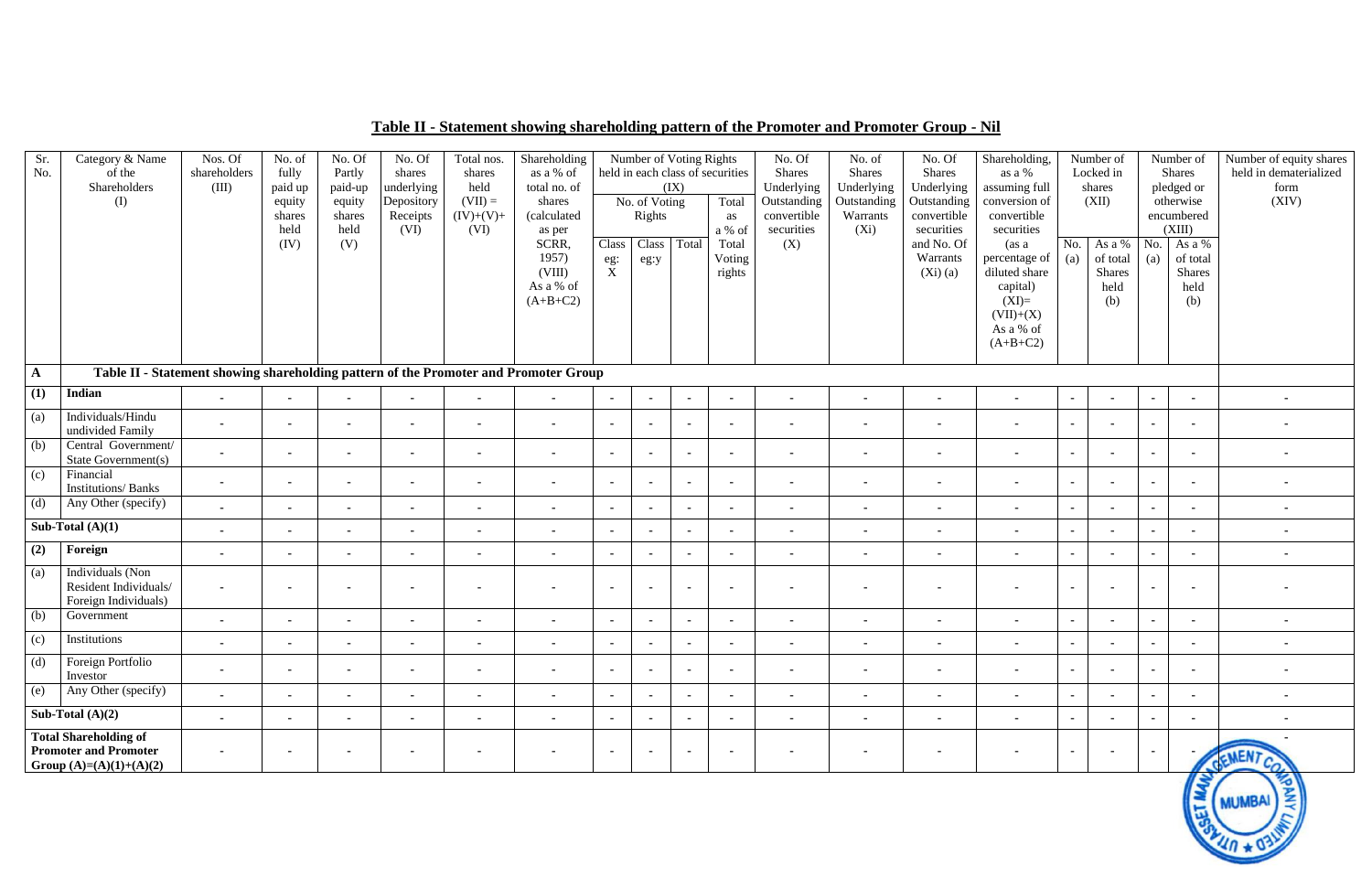## **Table III - Statement showing shareholding pattern of the Public shareholder**

| Sr.<br>No.<br>(1) | Category & Name<br>of the<br>Shareholders<br>(I)<br><b>Institutions</b> | Nos. Of<br>shareholder<br>S.<br>(III) | No. of<br>fully<br>paid up<br>equity<br>shares<br>held<br>(IV) | No.<br>Of<br>Partl<br>$\mathbf{y}$<br>paid<br>-up<br>equi<br>ty<br>shar<br>es<br>held<br>(V) | No. Of share<br>underlying<br>Depository<br>Receipts<br>(VI) | Total nos.<br>shares<br>held<br>$(VII) =$<br>$(IV)+(V)+$<br>(VI) | Shareholding<br>as a % of<br>total no. of<br>shares<br>(calculated<br>as per<br>SCRR,<br>1957)<br>(VIII)<br>As a % of<br>$(A+B+C2)$ | Number of Voting Rights held in each class of<br>No of Voting Rights<br>Class<br>eg:<br>$\mathbf X$ | securities<br>(IX)<br>Clas<br>S<br>eg:y | Total                    | Total<br>as<br>a % of<br>Total<br>Voting<br>rights | No. Of<br><b>Shares</b><br>convertible<br>securities<br>(X) | No. of<br><b>Shares</b><br>Underlying Underlying<br>Outstanding Outstanding<br>Warrants<br>$(X_i)$ | No. Of<br><b>Shares</b><br>Underl<br>ying<br>Outstan<br>ding<br>convert<br>ible<br>securiti<br>es and<br>No. Of<br>Warran<br>ts<br>(Xi)(a) | Shareholding,<br>as a %<br>assuming full<br>conversion of<br>convertible<br>securities (as a<br>percentage of<br>diluted share<br>capital)<br>$(XI)=$<br>$(VII)+(X)$<br>As a % of<br>$(A+B+C2)$ | Number of Locked<br>in shares<br>(XII)<br>No.<br>(a) | As a %<br>of total<br><b>Shares</b><br>held<br>(b) | Number of<br>Shares<br>pledged or<br>otherwise<br>encumbered<br>(XIII)<br>No.<br>As a<br>$%$ of<br>(a)<br>total<br>Share<br>S.<br>held<br>(b) | Number of<br>equity shares<br>held in<br>dematerialized<br>form<br>(XIV) |
|-------------------|-------------------------------------------------------------------------|---------------------------------------|----------------------------------------------------------------|----------------------------------------------------------------------------------------------|--------------------------------------------------------------|------------------------------------------------------------------|-------------------------------------------------------------------------------------------------------------------------------------|-----------------------------------------------------------------------------------------------------|-----------------------------------------|--------------------------|----------------------------------------------------|-------------------------------------------------------------|----------------------------------------------------------------------------------------------------|--------------------------------------------------------------------------------------------------------------------------------------------|-------------------------------------------------------------------------------------------------------------------------------------------------------------------------------------------------|------------------------------------------------------|----------------------------------------------------|-----------------------------------------------------------------------------------------------------------------------------------------------|--------------------------------------------------------------------------|
| $\left( a\right)$ | <b>Mutual Funds</b>                                                     |                                       |                                                                |                                                                                              |                                                              |                                                                  |                                                                                                                                     |                                                                                                     |                                         |                          |                                                    |                                                             |                                                                                                    |                                                                                                                                            |                                                                                                                                                                                                 |                                                      |                                                    |                                                                                                                                               |                                                                          |
|                   | <b>ICICI</b> Prudential                                                 | 17                                    | 19073037<br>2768101                                            | $\overline{\phantom{a}}$<br>$\overline{\phantom{a}}$                                         | $\sim$<br>$\sim$                                             | 19073037<br>2768101                                              | 15.04<br>2.18                                                                                                                       | 19073037<br>2768101                                                                                 |                                         | 19073037<br>2768101      | 15.04<br>2.18                                      | $\overline{\phantom{a}}$<br>$\overline{\phantom{a}}$        | $\overline{\phantom{a}}$<br>$\overline{a}$                                                         | $\overline{\phantom{a}}$<br>$\overline{\phantom{a}}$                                                                                       | 15.04<br>2.18                                                                                                                                                                                   | $\overline{0}$<br>$\overline{0}$                     | 0.00<br>0.00                                       |                                                                                                                                               | 19073037<br>2768101                                                      |
| 2                 | Mutual Fund<br><b>HDFC</b> Mutual                                       |                                       | 1392495                                                        | $\overline{\phantom{a}}$                                                                     | $\sim$                                                       | 1392495                                                          | 1.1                                                                                                                                 | 1392495                                                                                             | $\overline{a}$                          | 1392495                  | 1.1                                                | $\overline{\phantom{a}}$                                    | $\overline{\phantom{0}}$                                                                           | $\overline{\phantom{a}}$                                                                                                                   | 1.1                                                                                                                                                                                             | $\overline{0}$                                       | 0.00                                               |                                                                                                                                               | 1392495                                                                  |
| 3 <sup>7</sup>    | Fund<br><b>Invesco Mutual</b><br>Fund                                   |                                       | 3402431                                                        | $\overline{\phantom{a}}$                                                                     | $\sim$                                                       | 3402431                                                          | 2.68                                                                                                                                | 3402431                                                                                             |                                         | 3402431                  | 2.68                                               | $\overline{\phantom{a}}$                                    | $\sim$                                                                                             | $\overline{\phantom{a}}$                                                                                                                   | 2.68                                                                                                                                                                                            | $\overline{0}$                                       | $0.00\,$                                           |                                                                                                                                               | 3402431                                                                  |
| $\overline{4}$    | Nippon India<br><b>Mutual Fund</b>                                      |                                       | 1549312                                                        | $\overline{\phantom{a}}$                                                                     | $\overline{\phantom{0}}$                                     | 1549312                                                          | 1.22                                                                                                                                | 1549312                                                                                             |                                         | 1549312                  | 1.22                                               | $\overline{\phantom{a}}$                                    | $\overline{\phantom{0}}$                                                                           | $\overline{\phantom{a}}$                                                                                                                   | 1.22                                                                                                                                                                                            | $\overline{0}$                                       | 0.00                                               |                                                                                                                                               | 1549312                                                                  |
| $\overline{5}$    | Tata Mutual Fund                                                        |                                       | 2947551                                                        | $\overline{\phantom{a}}$                                                                     | $\sim$                                                       | 2947551                                                          | 2.32                                                                                                                                | 2947551                                                                                             |                                         | 2947551                  | 2.32                                               | $\overline{\phantom{a}}$                                    | $\overline{a}$                                                                                     | $\overline{\phantom{a}}$                                                                                                                   | 2.32                                                                                                                                                                                            | $\overline{0}$                                       | $0.00\,$                                           |                                                                                                                                               | 2947551                                                                  |
| 6                 | Mirae Asset<br>Mutual Fund                                              |                                       | 4619666                                                        |                                                                                              | $\overline{\phantom{a}}$                                     | 4619666                                                          | 3.64                                                                                                                                | 4619666                                                                                             |                                         | 4619666                  | 3.64                                               | $\overline{\phantom{a}}$                                    | $\sim$                                                                                             | $\overline{\phantom{a}}$                                                                                                                   | 3.64                                                                                                                                                                                            | $\overline{0}$                                       | $0.00\,$                                           |                                                                                                                                               | 4619666                                                                  |
| (b)               | Venture Capital<br>Funds                                                |                                       | $\overline{\phantom{a}}$                                       | $\overline{\phantom{a}}$                                                                     |                                                              |                                                                  | $\overline{\phantom{a}}$                                                                                                            |                                                                                                     |                                         | $\overline{\phantom{0}}$ | $\sim$                                             | $\overline{\phantom{a}}$                                    |                                                                                                    | $\overline{\phantom{a}}$                                                                                                                   |                                                                                                                                                                                                 |                                                      | $\overline{\phantom{a}}$                           |                                                                                                                                               |                                                                          |
| (c)               | Alternate<br><b>Investment Funds</b>                                    | $\overline{4}$                        | 1192832                                                        | $\overline{\phantom{a}}$                                                                     | $\sim$                                                       | 1192832                                                          | 0.94                                                                                                                                | 1192832                                                                                             |                                         | 1192832                  | 0.94                                               | $\overline{\phantom{a}}$                                    |                                                                                                    | $\overline{\phantom{a}}$                                                                                                                   | 0.94                                                                                                                                                                                            | $\overline{0}$                                       | 0.00                                               |                                                                                                                                               | 1192832                                                                  |
|                   | $(d)$ Foreign Venture<br><b>Capital Investors</b>                       |                                       |                                                                |                                                                                              |                                                              |                                                                  |                                                                                                                                     |                                                                                                     |                                         |                          |                                                    |                                                             |                                                                                                    |                                                                                                                                            |                                                                                                                                                                                                 |                                                      |                                                    |                                                                                                                                               |                                                                          |
| (e)               | Foreign Portfolio<br>Investors                                          | 67                                    | 6009000                                                        | $\overline{\phantom{a}}$                                                                     | $\overline{a}$                                               | 6009000                                                          | 4.74                                                                                                                                | 6009000                                                                                             | $\overline{\phantom{a}}$                | 6009000                  | 4.74                                               | $\overline{\phantom{a}}$                                    | $\overline{\phantom{a}}$                                                                           | $\overline{\phantom{a}}$                                                                                                                   | 4.74                                                                                                                                                                                            | $\overline{0}$                                       | 0.00                                               |                                                                                                                                               | 6009000                                                                  |
| (f)               | Financial<br><b>Institutions/Banks</b>                                  | 3                                     | 44651485                                                       | $\overline{\phantom{a}}$                                                                     | $\sim$                                                       | 44651485                                                         | 35.2                                                                                                                                | 44651485                                                                                            |                                         | 44651485                 | 35.2                                               | $\overline{\phantom{a}}$                                    | $\overline{\phantom{a}}$                                                                           | $\overline{\phantom{a}}$                                                                                                                   | 35.2                                                                                                                                                                                            | 44651485                                             | 100.00                                             |                                                                                                                                               | 44651485                                                                 |
|                   | <b>Bank of Baroda</b>                                                   |                                       | 12665051                                                       | $\overline{\phantom{a}}$                                                                     | $\sim$                                                       | 12665051                                                         | 9.99                                                                                                                                | 12665051                                                                                            |                                         | 12665051                 | 9.99                                               | $\overline{\phantom{a}}$                                    | $\overline{\phantom{a}}$                                                                           | $\overline{\phantom{a}}$                                                                                                                   | 9.99                                                                                                                                                                                            | 12665051                                             | 100.00                                             |                                                                                                                                               | 12665051                                                                 |
|                   | 2 Punjab National<br>Bank                                               |                                       | 19321383                                                       | $\overline{\phantom{a}}$                                                                     | $\overline{a}$                                               | 19321383                                                         | 15.23                                                                                                                               | 19321383                                                                                            |                                         | 19321383                 | 15.23                                              | $\overline{\phantom{a}}$                                    | $\overline{\phantom{0}}$                                                                           | $\overline{\phantom{a}}$                                                                                                                   | 15.23                                                                                                                                                                                           | 19321383                                             | 100.00                                             |                                                                                                                                               | 19321383                                                                 |
| 3                 | State Bank of<br>India                                                  |                                       | 12665051                                                       |                                                                                              | $\overline{\phantom{a}}$                                     | 12665051                                                         | 9.99                                                                                                                                | 12665051                                                                                            |                                         | 12665051                 | 9.99                                               | $\overline{\phantom{a}}$                                    |                                                                                                    | $\overline{\phantom{a}}$                                                                                                                   | 9.99                                                                                                                                                                                            | 12665051                                             | 100.00                                             | AGEMENT COM                                                                                                                                   | 12665051                                                                 |
|                   |                                                                         |                                       |                                                                |                                                                                              |                                                              |                                                                  |                                                                                                                                     |                                                                                                     |                                         |                          |                                                    |                                                             |                                                                                                    |                                                                                                                                            |                                                                                                                                                                                                 |                                                      | E<br>园                                             | <b>MUMBAI</b><br>OVILLO * OBLIN                                                                                                               | 圣<br>$\prec$                                                             |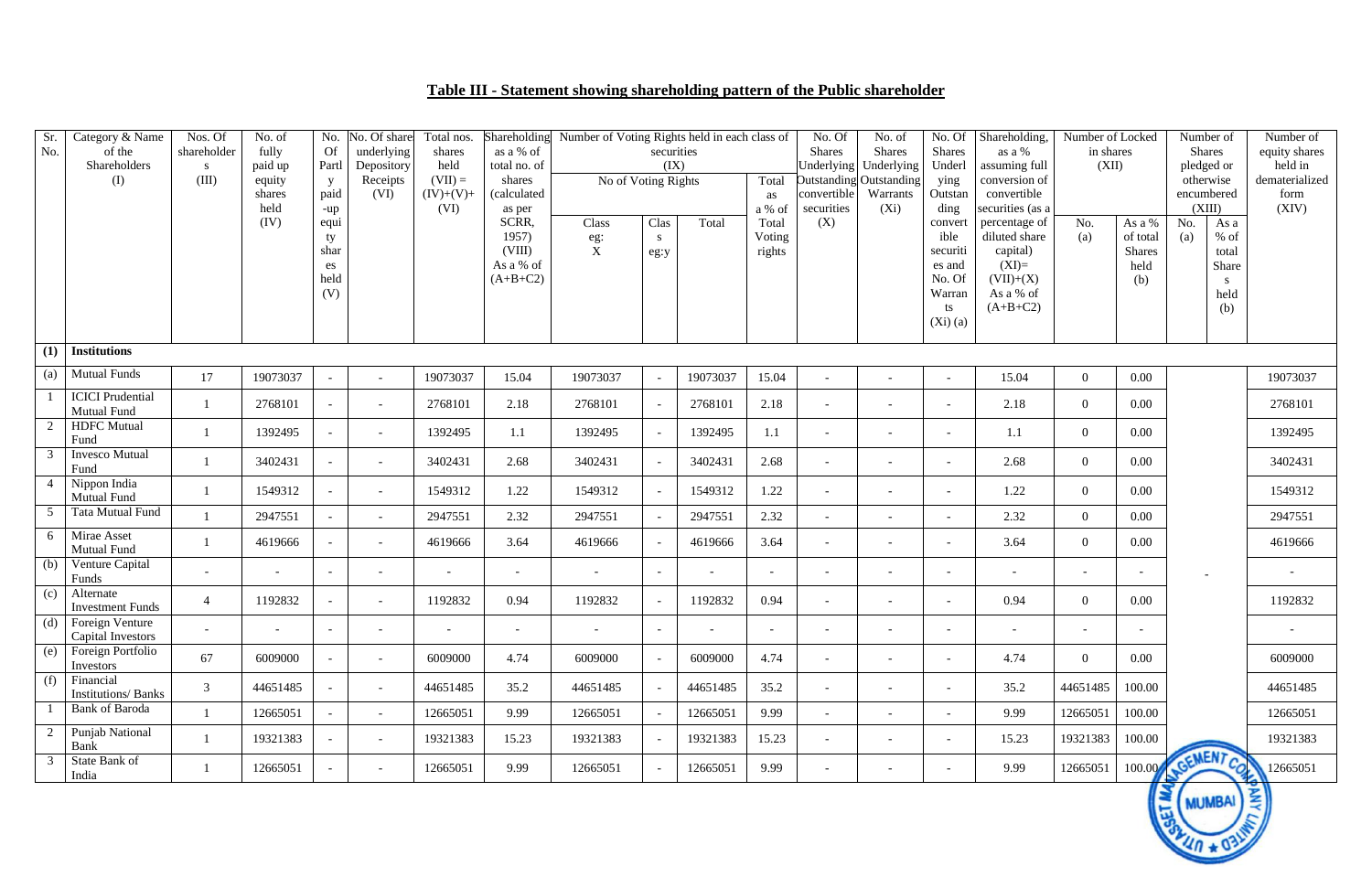| (g)<br>Insurance<br>Companies                                                                                                 |                          | 12665051                 | $\overline{\phantom{a}}$ | $\overline{a}$           | 12665051                 | 9.99                     | 12665051                 |                          | 12665051                 | 9.99                     | $\overline{\phantom{a}}$ | $\overline{\phantom{0}}$ | $\overline{\phantom{a}}$ | 9.99                     | 12665051                 | 100.00                   |                      | 12665051                 |
|-------------------------------------------------------------------------------------------------------------------------------|--------------------------|--------------------------|--------------------------|--------------------------|--------------------------|--------------------------|--------------------------|--------------------------|--------------------------|--------------------------|--------------------------|--------------------------|--------------------------|--------------------------|--------------------------|--------------------------|----------------------|--------------------------|
| Life Insurance<br>Corporation of<br>India                                                                                     |                          | 12665051                 | $\overline{\phantom{a}}$ |                          | 12665051                 | 9.99                     | 12665051                 |                          | 12665051                 | 9.99                     |                          |                          | $\overline{\phantom{a}}$ | 9.99                     | 12665051                 | 100.00                   |                      | 12665051                 |
| Provident Funds/<br>(h)<br>Pension Funds                                                                                      | $\overline{\phantom{0}}$ | $\overline{\phantom{a}}$ | $\sim$                   | $\overline{\phantom{0}}$ | $\sim$                   | $\overline{\phantom{a}}$ | $\overline{\phantom{a}}$ | $\overline{\phantom{a}}$ | $\overline{\phantom{0}}$ | $\overline{a}$           | $\overline{\phantom{a}}$ |                          | $\overline{\phantom{a}}$ | $\overline{\phantom{a}}$ | $\overline{\phantom{a}}$ | $\overline{\phantom{a}}$ |                      | $\overline{\phantom{a}}$ |
| Any Other<br>(i)<br>(specify)                                                                                                 | $5\overline{)}$          | 30709625                 | $\sim$                   | $\sim$                   | 30709625                 | 24.21                    | 30709625                 |                          | 30709625                 | 24.21                    | $\overline{\phantom{a}}$ | $\overline{\phantom{a}}$ | $\overline{\phantom{a}}$ | 24.21                    | 29161069                 | 94.96                    |                      | 30709625                 |
| Qualified<br><b>Institutional Buyer</b>                                                                                       | $\overline{4}$           | 1548556                  | $\overline{\phantom{a}}$ | $\overline{\phantom{0}}$ | 1548556                  | 1.22                     | 1548556                  | $\overline{a}$           | 1548556                  | 1.22                     | $\overline{\phantom{a}}$ |                          | $\overline{\phantom{a}}$ | 1.22                     | $\overline{0}$           | $\overline{0}$           |                      | 1548556                  |
| 2<br>Overseas<br><b>Corporate Bodies</b>                                                                                      |                          | 29161069                 | $\sim$                   | $\overline{a}$           | 29161069                 | 22.99                    | 29161069                 |                          | 29161069                 | 22.99                    | $\overline{\phantom{a}}$ | $\overline{\phantom{a}}$ | $\overline{\phantom{a}}$ | 22.99                    | 29161069                 | 100.00                   |                      | 29161069                 |
| T. Rowe Price<br><b>International Ltd</b>                                                                                     |                          | 29161069                 | $\overline{\phantom{a}}$ | $\overline{a}$           | 29161069                 | 22.99                    | 29161069                 |                          | 29161069                 | 22.99                    | $\overline{\phantom{a}}$ |                          | $\overline{\phantom{a}}$ | 22.99                    | 29161069                 | 100.00                   |                      | 29161069                 |
| Sub-Total $(B)(1)$                                                                                                            | 97                       | 114301030                | $-$                      | $\sim$                   | 114301030                | 90.12                    | 114301030                |                          | 114301030                | 90.12                    |                          |                          | $\sim$                   | 90.12                    | 86477605                 | 75.66                    |                      | 114301030                |
| (2)<br>Central<br>Government/ State<br>Government(s)/<br>President of India                                                   | $\overline{\phantom{a}}$ | $\overline{\phantom{a}}$ | $\overline{\phantom{a}}$ |                          | $\overline{\phantom{a}}$ | $\overline{\phantom{a}}$ |                          | $\overline{a}$           |                          | $\overline{\phantom{0}}$ | $\overline{\phantom{a}}$ |                          | $\overline{\phantom{a}}$ |                          | $\overline{\phantom{a}}$ | $\overline{\phantom{a}}$ |                      | $\overline{\phantom{a}}$ |
| Sub-Total $(B)(2)$                                                                                                            | $\sim$                   | $\overline{\phantom{a}}$ | $\overline{\phantom{a}}$ |                          | $\overline{\phantom{a}}$ | $\overline{\phantom{a}}$ | $\overline{\phantom{a}}$ | $\overline{\phantom{0}}$ | $\overline{\phantom{0}}$ | $\overline{\phantom{0}}$ |                          |                          | $\overline{\phantom{a}}$ | $\overline{\phantom{a}}$ | $\overline{\phantom{a}}$ | $\overline{\phantom{a}}$ |                      | $\overline{\phantom{a}}$ |
| Non-institutions<br>(3)                                                                                                       |                          |                          |                          |                          |                          |                          |                          |                          |                          |                          |                          |                          |                          |                          |                          |                          |                      |                          |
| Individuals -<br>(a(i))<br>i. Individual<br>shareholders<br>holding nominal<br>share capital up to<br>Rs. 2 lakhs.            | 170645                   | 9083665                  | $\overline{\phantom{a}}$ |                          | 9083665                  | 7.16                     | 9083665                  | $\overline{\phantom{0}}$ | 9083665                  | 7.16                     | $\overline{\phantom{a}}$ |                          | $\overline{\phantom{a}}$ | 7.16                     | 319284                   | 3.51                     |                      | 8905240                  |
| $(a(ii))$ Individuals -<br>ii. Individual<br>shareholders<br>holding nominal<br>share capital in<br>excess of Rs. 2<br>lakhs. | 25                       | 1436065                  | $\overline{\phantom{a}}$ | $\overline{\phantom{a}}$ | 1436065                  | 1.13                     | 1436065                  | $\overline{\phantom{a}}$ | 1436065                  | 1.13                     | $\overline{\phantom{a}}$ |                          | $\overline{\phantom{a}}$ | 1.13                     | 50000                    | 3.48                     |                      | 1393165                  |
| NBFCs registered<br>(b)<br>with RBI                                                                                           |                          | 119000                   | $\sim$                   | $\sim$                   | 119000                   | 0.09                     | 119000                   | $\sim$                   | 119000                   | 0.09                     | $\overline{\phantom{a}}$ | $\overline{\phantom{a}}$ | $\sim$                   | 0.09                     | $\overline{0}$           | 0.00                     |                      | 119000                   |
| <b>Employee Trusts</b><br>(c)                                                                                                 | $\sim$                   | $\overline{\phantom{a}}$ | $\sim$                   | $\overline{\phantom{0}}$ | $\sim$                   | $\overline{\phantom{a}}$ | $\overline{\phantom{a}}$ | $\sim$                   | $ \,$                    | $\sim$                   | $\overline{\phantom{a}}$ | $\overline{\phantom{0}}$ | $\overline{\phantom{a}}$ | $\overline{\phantom{a}}$ | $\overline{\phantom{0}}$ | $\sim$                   |                      | $\overline{\phantom{a}}$ |
| (d)<br>Overseas<br>Depositories<br>(holding DRs)<br>(balancing figure)                                                        | $\overline{\phantom{a}}$ | $\overline{\phantom{a}}$ | $\overline{\phantom{a}}$ | $\overline{\phantom{a}}$ | $\overline{\phantom{a}}$ | $\overline{\phantom{a}}$ | $\overline{\phantom{a}}$ | $\sim$                   | $\overline{\phantom{a}}$ | $\sim$                   | $\overline{\phantom{a}}$ |                          | $\overline{\phantom{a}}$ | $\overline{\phantom{a}}$ | $\overline{\phantom{a}}$ | $\overline{\phantom{a}}$ |                      | $\overline{\phantom{a}}$ |
| Any Other<br>(e)<br>(specify)                                                                                                 | 7888                     | 1894760                  | $\overline{\phantom{a}}$ | $\overline{a}$           | 1894760                  | 1.49                     | 1894760                  | $\overline{\phantom{a}}$ | 1894760                  | 1.49                     | $\overline{\phantom{a}}$ | $\overline{\phantom{a}}$ | $\overline{\phantom{a}}$ | 1.49                     | 25528                    | 1.35                     | GEMENT CO            | 1894760                  |
| <b>Clearing Members</b>                                                                                                       | 92                       | 117582                   | $\sim$                   | $ \,$                    | 117582                   | 0.09                     | 117582                   | $\sim$                   | 117582                   | 0.09                     | $\overline{\phantom{a}}$ | $\sim$                   | $\overline{\phantom{a}}$ | 0.09                     | $\overline{0}$           | 0.00                     | A                    | 117582                   |
| Non-Resident<br>Indian (NRI)                                                                                                  | 2085                     | 478350                   | $\overline{\phantom{a}}$ | $\overline{\phantom{a}}$ | 478350                   | 0.38                     | 478350                   | $\sim$                   | 478350                   | 0.38                     | $\overline{\phantom{a}}$ | $\overline{\phantom{a}}$ | $\overline{\phantom{a}}$ | 0.38                     | 9535                     | ۱ę<br>1.99               | <b>MUMBAI</b>        | $\frac{2}{3}$ 478350     |
|                                                                                                                               |                          |                          |                          |                          |                          |                          |                          |                          |                          |                          |                          |                          |                          |                          |                          |                          | <b>BALLIO * 03LM</b> |                          |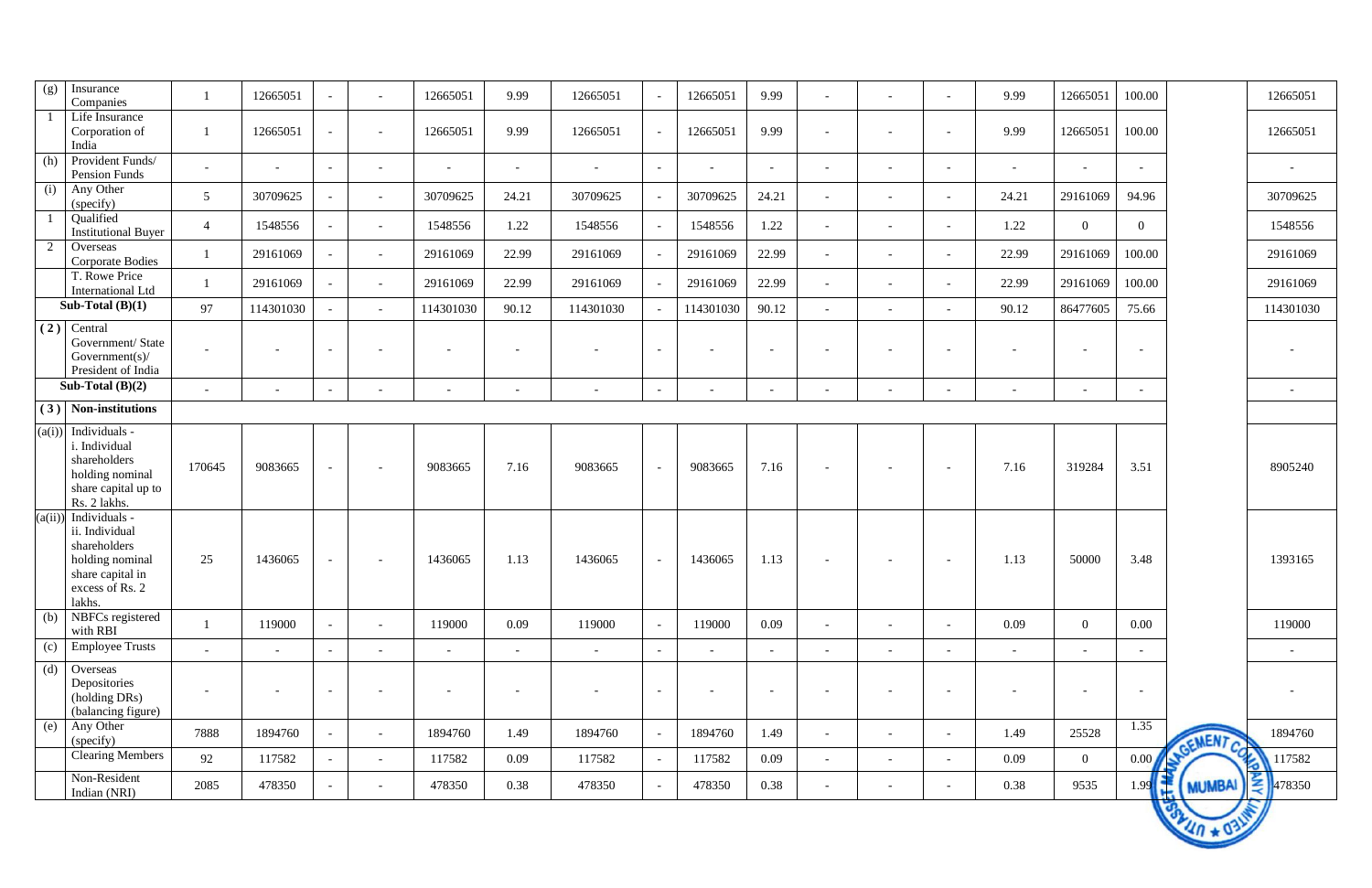| <b>Trusts</b>                                                                  |        | 14815     | $\sim$ | $\overline{\phantom{a}}$ | 14815     | 0.01   | 14815     | $-$                      | 14815     | 0.01   | $\overline{\phantom{0}}$ | $\overline{\phantom{a}}$ | - | 0.01   | $\Omega$       | 0.00  | 14815     |
|--------------------------------------------------------------------------------|--------|-----------|--------|--------------------------|-----------|--------|-----------|--------------------------|-----------|--------|--------------------------|--------------------------|---|--------|----------------|-------|-----------|
| <b>Bodies Corporate</b>                                                        | 334    | 971406    |        |                          | 971406    | 0.77   | 971406    | $\sim$                   | 971406    | 0.77   | $\overline{\phantom{a}}$ | -                        |   | 0.77   | 6902           | 0.71  | 971406    |
| <b>Foreign Nationals</b>                                                       |        | 27        |        |                          | 27        | 0.00   | 27        | $\overline{\phantom{0}}$ | 27        | 0.00   | $\overline{\phantom{0}}$ | $\overline{\phantom{0}}$ | - | 0.00   | $\overline{0}$ | 0.00  | 27        |
| <b>HUF</b>                                                                     | 5373   | 312580    |        |                          | 312580    | 0.25   | 312580    |                          | 312580    | 0.25   | $\overline{\phantom{0}}$ | $\overline{\phantom{0}}$ |   | 0.25   | 9091           | 2.91  | 312580    |
| Sub-Total $(B)(3)$                                                             | 178559 | 12533490  |        |                          | 12533490  | 9.88   | 12533490  |                          | 12533490  | 9.88   | $\overline{\phantom{a}}$ |                          |   | 9.88   | 394812         | 3.15  | 12312165  |
| <b>Total Public</b><br><b>Shareholding</b><br>$(B)=(B)(1)+(B)(2)$<br>$+(B)(3)$ | 178656 | 126834520 |        |                          | 126834520 | 100.00 | 126834520 |                          | 126834520 | 100.00 | $\overline{\phantom{a}}$ | $\overline{\phantom{0}}$ |   | 100.00 | 86872417       | 68.49 | 126613195 |

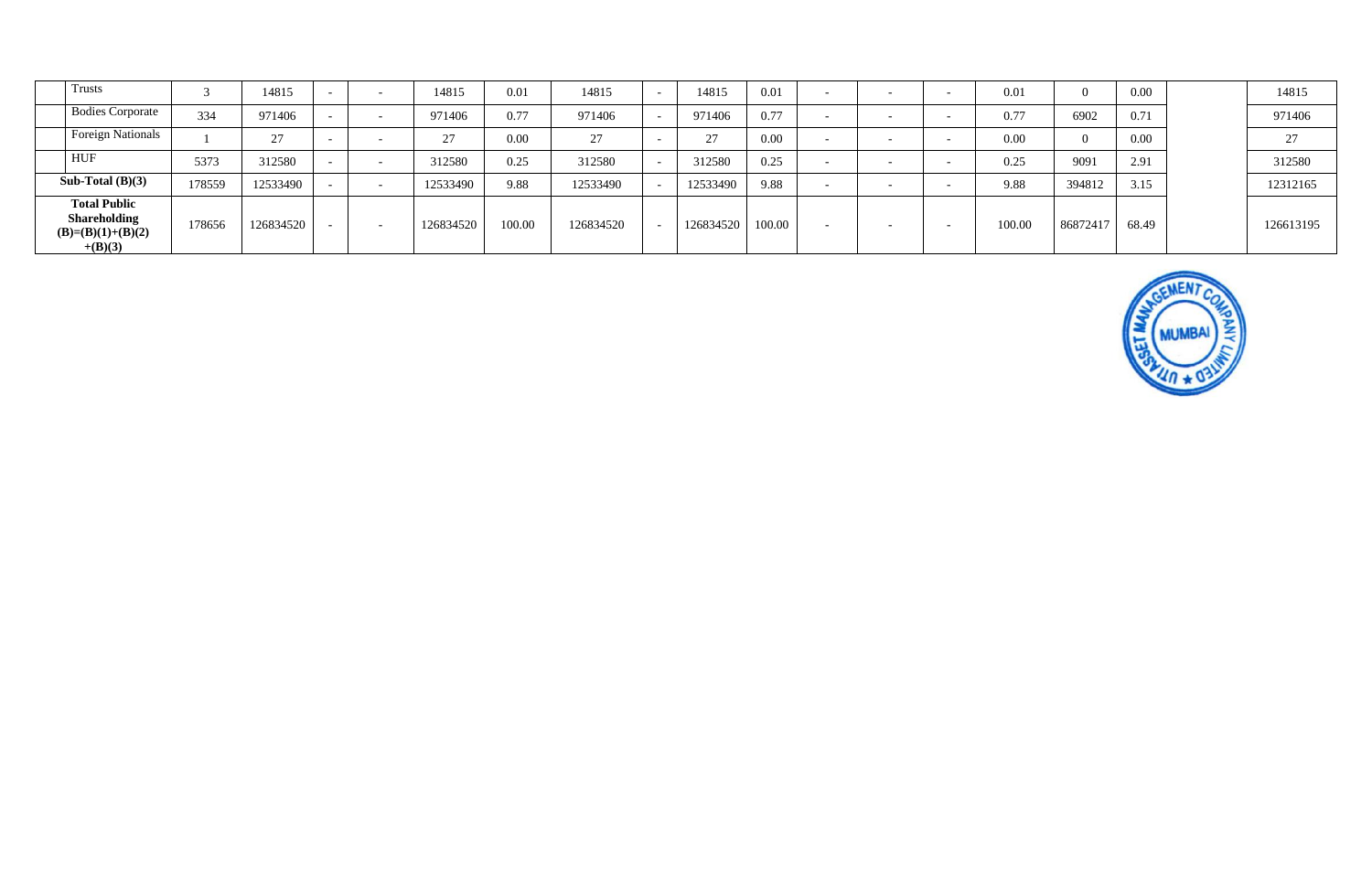| Sr.<br>No. | Category &<br>Name<br>of the<br>Shareholders<br>(I)                                                                          | Nos. Of<br>shareholders<br>(III) | No. of fully<br>paid up<br>equity<br>shares held<br>(IV) | No. Of<br>Partly<br>paid-up<br>equity<br>shares<br>held<br>(V) | No. Of<br>shares<br>underlyi<br>ng<br>Deposit<br>ory<br>Receipts | Total nos.<br>shares<br>held<br>$(VII) =$<br>$(IV)+(V)+$<br>(VI) | Shareholding<br>as a % of<br>total no. of<br>shares<br>(calculated as<br>per SCRR,<br>1957) | Number of Voting Rights held in each class of | securities<br>(IX)<br>No of Voting (XIV)<br>Rights |           | Total as<br>a % of<br>Total<br>Voting | No. Of<br><b>Shares</b><br>Underlyi<br>ng<br>Outstand<br>ing<br>convertib | No. of<br><b>Shares</b><br>Warrants<br>$(X_i)$ | No. Of<br><b>Shares</b><br>Underlying Underlying<br>Outstanding Outstanding<br>convertible<br>securities<br>and No. Of | Shareholdin<br>g, as a %<br>assuming<br>full<br>conversion<br>of<br>convertible                                            | Number of Locked<br>in shares<br>(XII) |                                                         | Number of<br><b>Shares</b><br>pledged or<br>otherwise<br>encumbere<br>d<br>(XIII) | Number of<br>equity<br>shares held<br>in<br>demateriali<br>zed form<br>(XIV) |
|------------|------------------------------------------------------------------------------------------------------------------------------|----------------------------------|----------------------------------------------------------|----------------------------------------------------------------|------------------------------------------------------------------|------------------------------------------------------------------|---------------------------------------------------------------------------------------------|-----------------------------------------------|----------------------------------------------------|-----------|---------------------------------------|---------------------------------------------------------------------------|------------------------------------------------|------------------------------------------------------------------------------------------------------------------------|----------------------------------------------------------------------------------------------------------------------------|----------------------------------------|---------------------------------------------------------|-----------------------------------------------------------------------------------|------------------------------------------------------------------------------|
|            |                                                                                                                              |                                  |                                                          |                                                                | (VI)                                                             |                                                                  | (VIII)<br>As a % of<br>$(A+B+C2)$                                                           | Class<br>eg:<br>$\frac{1}{X}$                 | Class<br>eg:y                                      | Total     | rights                                | le<br>securities<br>(X)                                                   |                                                | Warrants<br>(Xi)(a)                                                                                                    | securities (<br>as a<br>percentage<br>of diluted<br>share<br>capital)<br>$(XI)=$<br>$(VII)+(X)$<br>As a % of<br>$(A+B+C2)$ | No.<br>(a)                             | As a<br>$%$ of<br>total<br><b>Shares</b><br>held<br>(b) | No.<br>As a<br>$\%$ of<br>(a)<br>total<br>Share<br>S<br>held<br>(b)               |                                                                              |
|            | $(1)$ Custodian/DR<br>Holder - Name<br>of DR Holders<br>(If Available)                                                       | $\sim$                           |                                                          | $\overline{\phantom{a}}$                                       |                                                                  |                                                                  |                                                                                             |                                               |                                                    |           | $\overline{\phantom{0}}$              | $\overline{\phantom{a}}$                                                  |                                                |                                                                                                                        |                                                                                                                            |                                        |                                                         |                                                                                   |                                                                              |
|            | $\vert$ (2) Employee<br><b>Benefit Trust</b><br>(under SEBI<br>(Share based<br>Employee<br>Benefit)<br>Regulations,<br>2014) | $\overline{\phantom{a}}$         |                                                          | $\overline{\phantom{a}}$                                       |                                                                  |                                                                  |                                                                                             |                                               |                                                    |           |                                       |                                                                           |                                                |                                                                                                                        |                                                                                                                            |                                        |                                                         |                                                                                   |                                                                              |
|            | <b>Total Non-Promoter</b><br>- Non-Public<br><b>Shareholding</b><br>$(C)=(C)(1)+(C)(2)$                                      | $\overline{\phantom{a}}$         |                                                          | $\blacksquare$                                                 | $\overline{\phantom{a}}$                                         | $\overline{\phantom{0}}$                                         | $\overline{\phantom{a}}$                                                                    |                                               |                                                    |           | $\overline{\phantom{0}}$              | $\overline{\phantom{a}}$                                                  |                                                | $\overline{\phantom{a}}$                                                                                               | $\overline{\phantom{0}}$                                                                                                   |                                        |                                                         |                                                                                   |                                                                              |
|            | Total $(A+B+C2)$                                                                                                             | 178656                           | 126834520                                                | $\blacksquare$                                                 | $\blacksquare$                                                   | 126834520                                                        | 100.00                                                                                      | 126834520                                     | $\mathbf{r}$                                       | 126834520 | 100.00                                | $\blacksquare$                                                            | $\blacksquare$                                 | $\sim$                                                                                                                 | 100.00                                                                                                                     | 86872417                               | 68.49                                                   |                                                                                   | 126613195                                                                    |
|            | Total $(A+B+C)$                                                                                                              | 178656                           | 126834520                                                | $\sim$                                                         | $\blacksquare$                                                   | 126834520                                                        | 100.00                                                                                      | 126834520                                     | $\sim$                                             | 126834520 | 100.00                                | $\blacksquare$                                                            |                                                | $\sim$                                                                                                                 | 100.00                                                                                                                     | 86872417                               | 68.49                                                   |                                                                                   | 126613195                                                                    |

| I |  |   |  |
|---|--|---|--|
|   |  | I |  |
| ш |  |   |  |
|   |  |   |  |